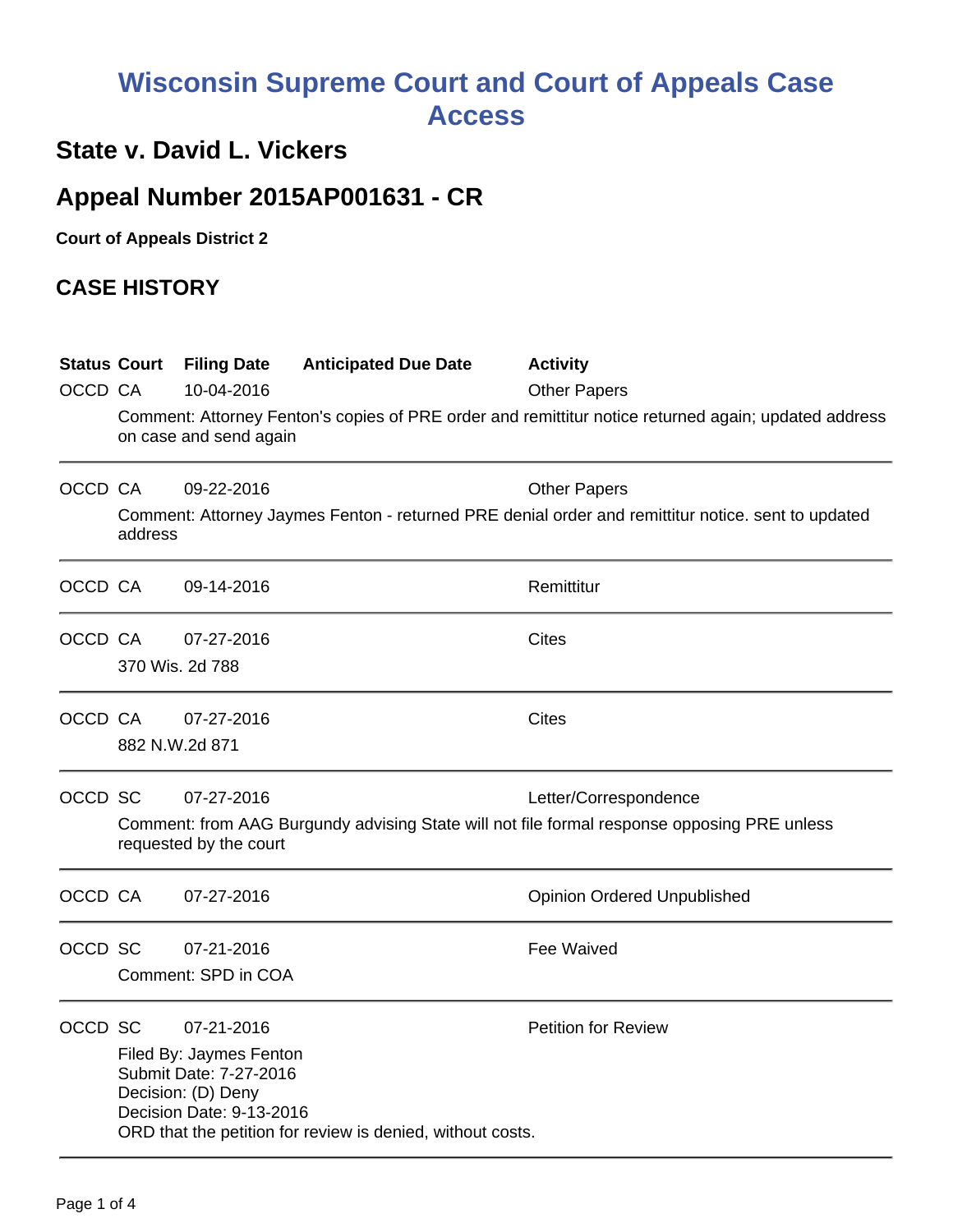| OCCD CA |                                                                                                                                           | 06-22-2016                                                                                                                         | Opinion/Decision                                     |  |  |  |  |  |
|---------|-------------------------------------------------------------------------------------------------------------------------------------------|------------------------------------------------------------------------------------------------------------------------------------|------------------------------------------------------|--|--|--|--|--|
|         |                                                                                                                                           | Judge Panel: Neubauer<br>Opinion: Opinion<br>Decision: Affirmed Pages: 8                                                           |                                                      |  |  |  |  |  |
|         |                                                                                                                                           | Order Text: Judgment and order affirmed                                                                                            |                                                      |  |  |  |  |  |
| OCCD CA |                                                                                                                                           | 03-11-2016                                                                                                                         | <b>Briefs Received At State Law Library</b>          |  |  |  |  |  |
| OCCD CA |                                                                                                                                           | 02-29-2016                                                                                                                         | <b>Submitted on Briefs</b>                           |  |  |  |  |  |
| OCCD CA |                                                                                                                                           | 02-26-2016                                                                                                                         | Record and Briefs Sent to District 2                 |  |  |  |  |  |
| OCCD CA |                                                                                                                                           | 02-24-2016                                                                                                                         | Certificate of Filing by Mail                        |  |  |  |  |  |
|         |                                                                                                                                           | Comment: BRY -IB                                                                                                                   |                                                      |  |  |  |  |  |
| OCCD CA |                                                                                                                                           | 02-22-2016                                                                                                                         | <b>Reply Brief</b><br><b>Reply Brief</b>             |  |  |  |  |  |
|         |                                                                                                                                           | Filed By: Jaymes Fenton                                                                                                            |                                                      |  |  |  |  |  |
| OCCD CA |                                                                                                                                           | 02-15-2016                                                                                                                         | <b>Motion to Extend Time</b>                         |  |  |  |  |  |
|         |                                                                                                                                           | Filed By: Jaymes Fenton<br>Submit Date: 2-16-2016                                                                                  |                                                      |  |  |  |  |  |
|         |                                                                                                                                           | Decision: (G) Grant                                                                                                                |                                                      |  |  |  |  |  |
|         |                                                                                                                                           | Decision Date: 2-16-2016<br>ORD that the motion is granted and the time is extended to 2-22-2016<br>See BRY event due on 2-22-2016 |                                                      |  |  |  |  |  |
| OCCD CA |                                                                                                                                           | 02-01-2016                                                                                                                         | Certificate of Filing by Mail                        |  |  |  |  |  |
|         |                                                                                                                                           | Comment: BRS (IB)                                                                                                                  |                                                      |  |  |  |  |  |
| OCCD CA |                                                                                                                                           | 01-29-2016                                                                                                                         | Brief of Respondent(s)<br><b>Brief of Respondent</b> |  |  |  |  |  |
|         | Filed By: Curtis Borsheim                                                                                                                 |                                                                                                                                    |                                                      |  |  |  |  |  |
|         | Comment: Appx to Brief of Respondent(s)                                                                                                   |                                                                                                                                    |                                                      |  |  |  |  |  |
| OCCD CA |                                                                                                                                           | 12-29-2015                                                                                                                         | Motion to Extend Time                                |  |  |  |  |  |
|         | Filed By: Curtis Borsheim<br>Submit Date: 12-30-2015                                                                                      |                                                                                                                                    |                                                      |  |  |  |  |  |
|         |                                                                                                                                           | Decision: (G) Grant                                                                                                                |                                                      |  |  |  |  |  |
|         | Decision Date: 1-5-2016                                                                                                                   |                                                                                                                                    |                                                      |  |  |  |  |  |
|         | ORD that the time for the respondent to file its respondent's brief is extended to February 1, 2016. See<br>Wis. Stat. Rule 809.82(2)(a). |                                                                                                                                    |                                                      |  |  |  |  |  |
|         | See BRS event due on 2-1-2016<br>Comment: 1/4/16 - rcvd. copy of motion via first class mail, placed in file                              |                                                                                                                                    |                                                      |  |  |  |  |  |
| OCCD CA |                                                                                                                                           | 12-03-2015                                                                                                                         | Certificate of Filing by Mail                        |  |  |  |  |  |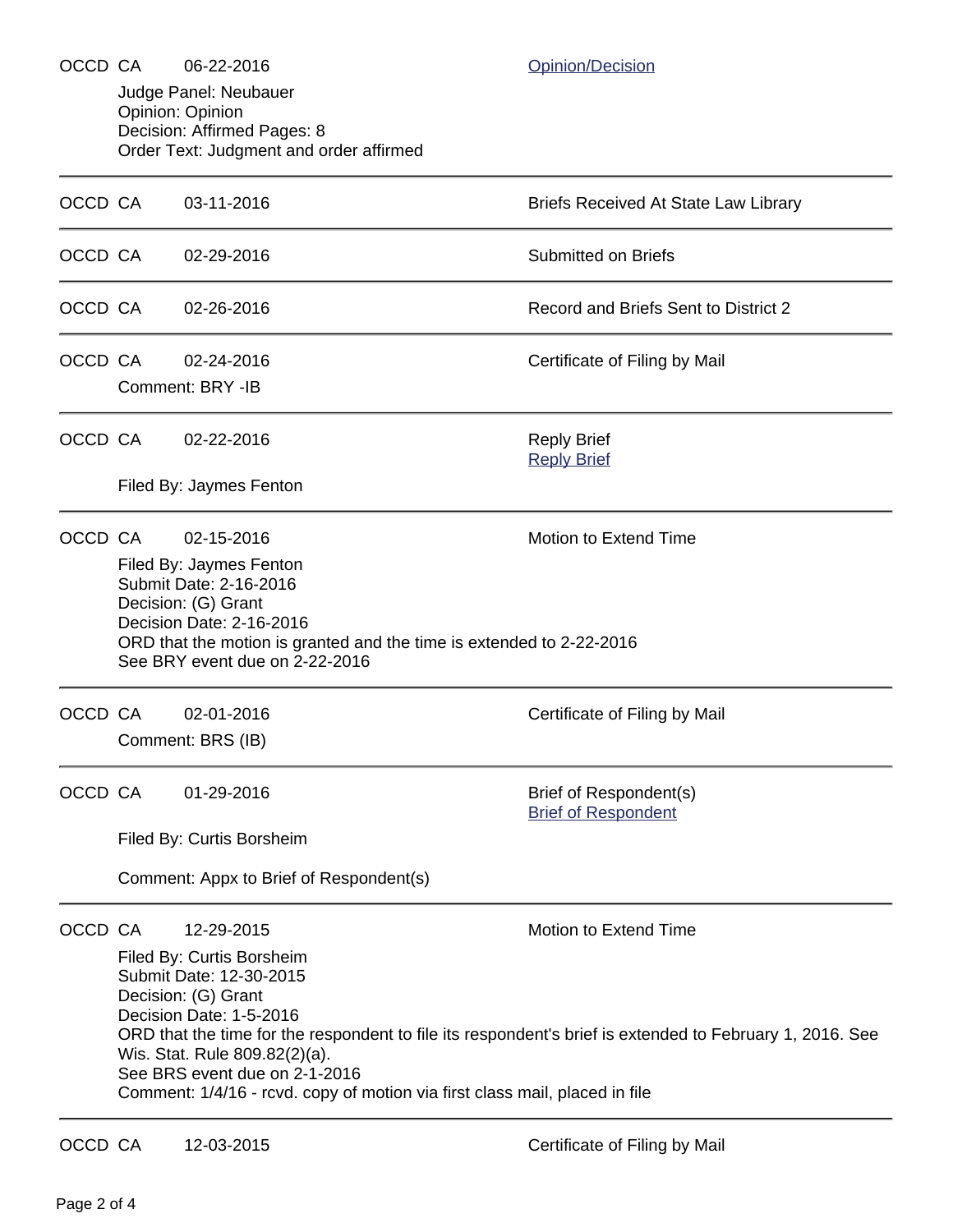#### OCCD CA 11-30-2015 Brief & Appx of Appellant(s)

[Brief of Appellant](https://acefiling.wicourts.gov/document/eFiled/2015AP001631/156601)

Filed By: Jaymes Fenton

Comment: Note that the caption has been corrected on this brief. Please use the above caption on all future briefs. Appx to Brief of Appellant(s)

OCCD CA 11-09-2015 Motion to Extend Time

Filed By: Jaymes Fenton Submit Date: 11-9-2015 Decision: (O) Other Decision Date: 11-10-2015 ORD that the time for the appellant to file his appellant's brief is extended to November 30, 2015. See Wis. Stat. Rule 809.82(2)(a). FRO that all documents filed in this court must be served upon opposing counsel. See BAP event due on 11-9-2015

OCCD CA 09-30-2015 Record

Comment: 1-2 to 72-5

OCCD CA 09-24-2015 **Attorney address updated** Comment: Address changed for attorney: 40780 Jaymes Fenton

OCCD CA 09-01-2015 COCCD CA 09-01-2015

Filed By: Jaymes Fenton Status: Prev. Filed Comment: 8/27/15 CRS: 7/17/15 transcript filed 8/25/15; CR Holly Ford; 8/31/15 CRS: transcripts filed 8/28/15; CR Kathryn Horn

OCCD CA 08-31-2015 Other Papers

Comment: CRS: transcripts filed 8/28/15; CR Kathryn Horn

OCCD CA 08-27-2015 Other Papers Comment: CRS: 7/17/15 transcript filed 8/25/15; CR Holly Ford

OCCD CA 08-20-2015 Motion to Extend Time

Filed By: Jaymes Fenton Submit Date: 8-21-2015 Decision: (O) Other Decision Date: 8-25-2015 ORD that the appellant shall file a statement on transcript no later than September 1, 2015. See Wis. Stat. Rule 809.82(2)(a). FRO that the time under Wis.Stat. Rule 809.30(2)(k) is extended and the record shall be transmitted within twenty days after the filing of the transcript designated in the statement on transcript or within twenty days after the filing of a statement on transcript indicating that no transcript is necessary for prosecution of the appeal. See SRT event due on 8-20-2015